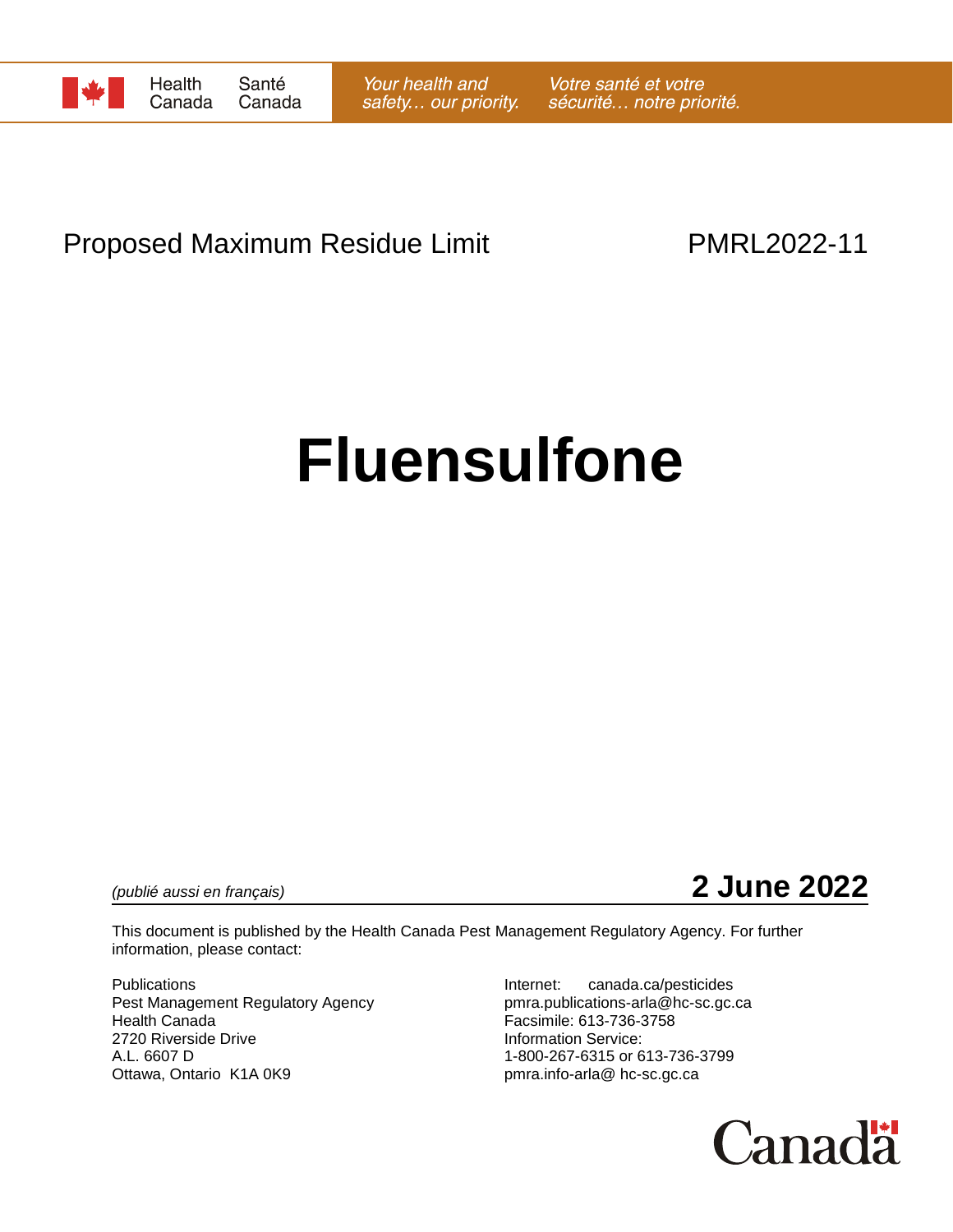ISSN: 1925-0835 (print) 1925-0843 (online)

Catalogue number: H113-24/2022-11E (print version) H113-24/2022-11E-PDF (PDF version)

#### **© Her Majesty the Queen in Right of Canada, as represented by the Minister of Health Canada, 2022**

All rights reserved. No part of this information (publication or product) may be reproduced or transmitted in any form or by any means, electronic, mechanical, photocopying, recording or otherwise, or stored in a retrieval system, without prior written permission of Health Canada, Ottawa, Ontario K1A 0K9.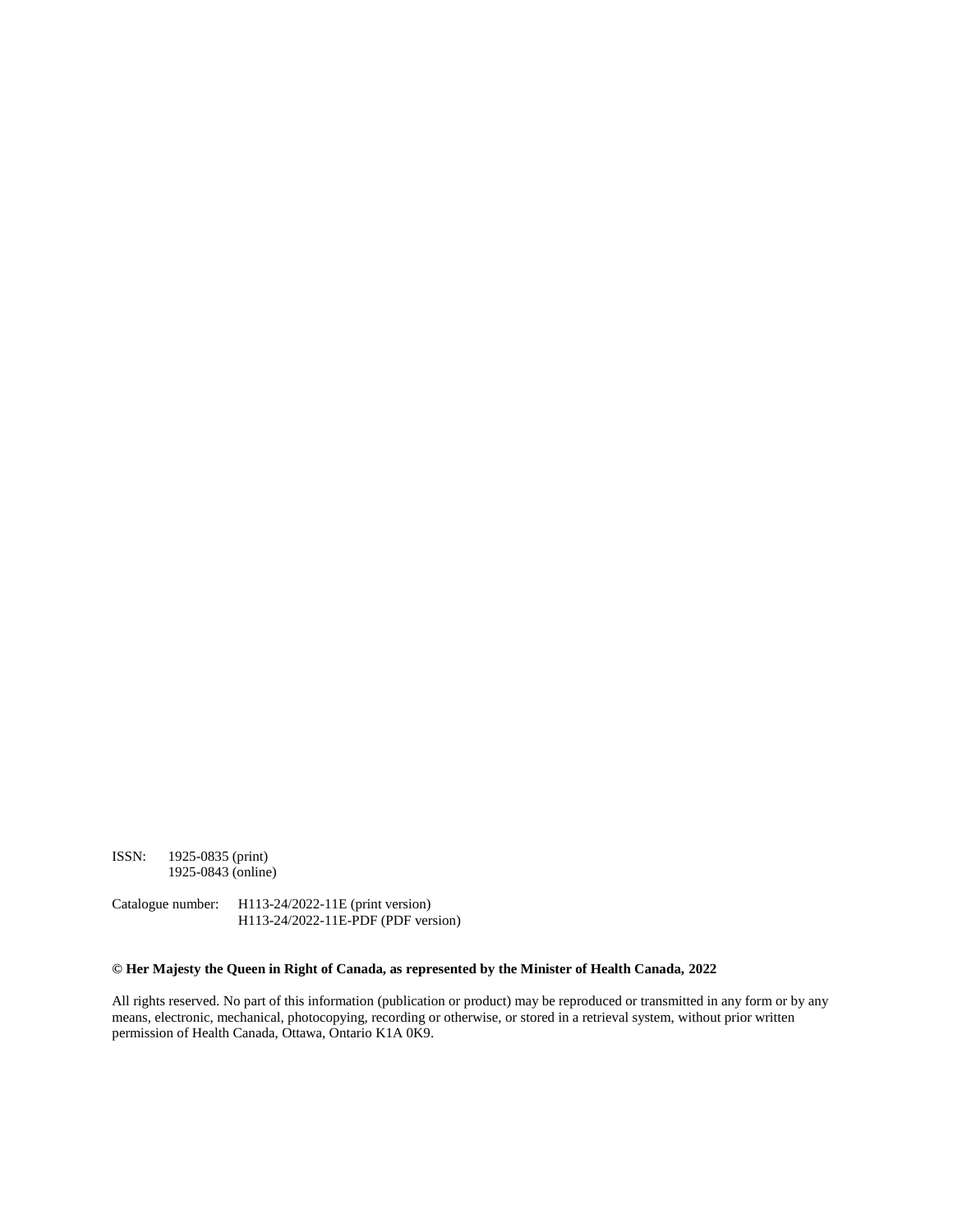## **Purpose of consultation**

Maximum residue limits  $(MRLs)^1$  for imported commodities are being proposed for the pesticide fluensulfone, as part of the following application under submission number 2020-1209, in order to permit the import and sale of food in Canada that could contain fluensulfone residues. This import MRL proposal does not result in a change of the current approved conditions of use in Canada.

Under the authority of the *[Pest Control Products Act](https://laws-lois.justice.gc.ca/eng/acts/P-9.01/)*, Health Canada's Pest Management Regulatory Agency (PMRA) is proposing acceptability of the request to specify maximum residue limits (MRLs) for fluensulfone on various imported commodities, for the management of certain nematode species.

Fluensulfone is an insecticide currently registered in Canada for use on fruiting vegetables (crop group 8-09) and cucurbits (crop group 9).

Health Canada has determined the quantity of residues that may remain in or on the imported commodities when fluensulfone is used according to the label directions of the exporting country, and that such residues will not be a concern to human health. Therefore, the foods containing residues resulting from this use are safe to eat, and MRLs are being proposed as a result of this assessment. A summary of the field trial data used to support the proposed MRLs can be found in [Appendix I.](#page-6-0)

## **Dietary health assessment**

In assessing the risk of a pesticide, Health Canada combines information on pesticide toxicity with information on the degree and duration of dietary exposure to the pesticide residue from food. The risk assessment process involves four distinct steps:

- 1) Identifying the toxicology hazards posed by the pesticide;
- 2) Determining the "acceptable dietary level" for Canadians (including all vulnerable populations), which is protective of adverse health effects;
- 3) Estimating human dietary exposure to the pesticide from all applicable sources (domestic and imported commodities); and
- 4) Characterizing human risk by comparing the estimated human dietary exposure to the acceptable dietary level.

Health Canada must determine the quantity of residues that could remain in or on the imported food commodities when the pesticide is used according to label directions in the exporting country, and that such residues will not be a concern to human health (Steps 3 and 4 above). If estimated human exposure is less than or equal to the acceptable level (developed in Step 2 above), Health Canada concludes that consuming residues resulting from use according to label directions approved in the foreign country is not a health concern. The proposed MRL is then subject to consultation to legally specify the MRL on the corresponding imported commodity.

 $\mathbf{1}$ A maximum residue limit (MRL) is the maximum amount of residue that may remain in or on food when a pesticide is used according to label directions.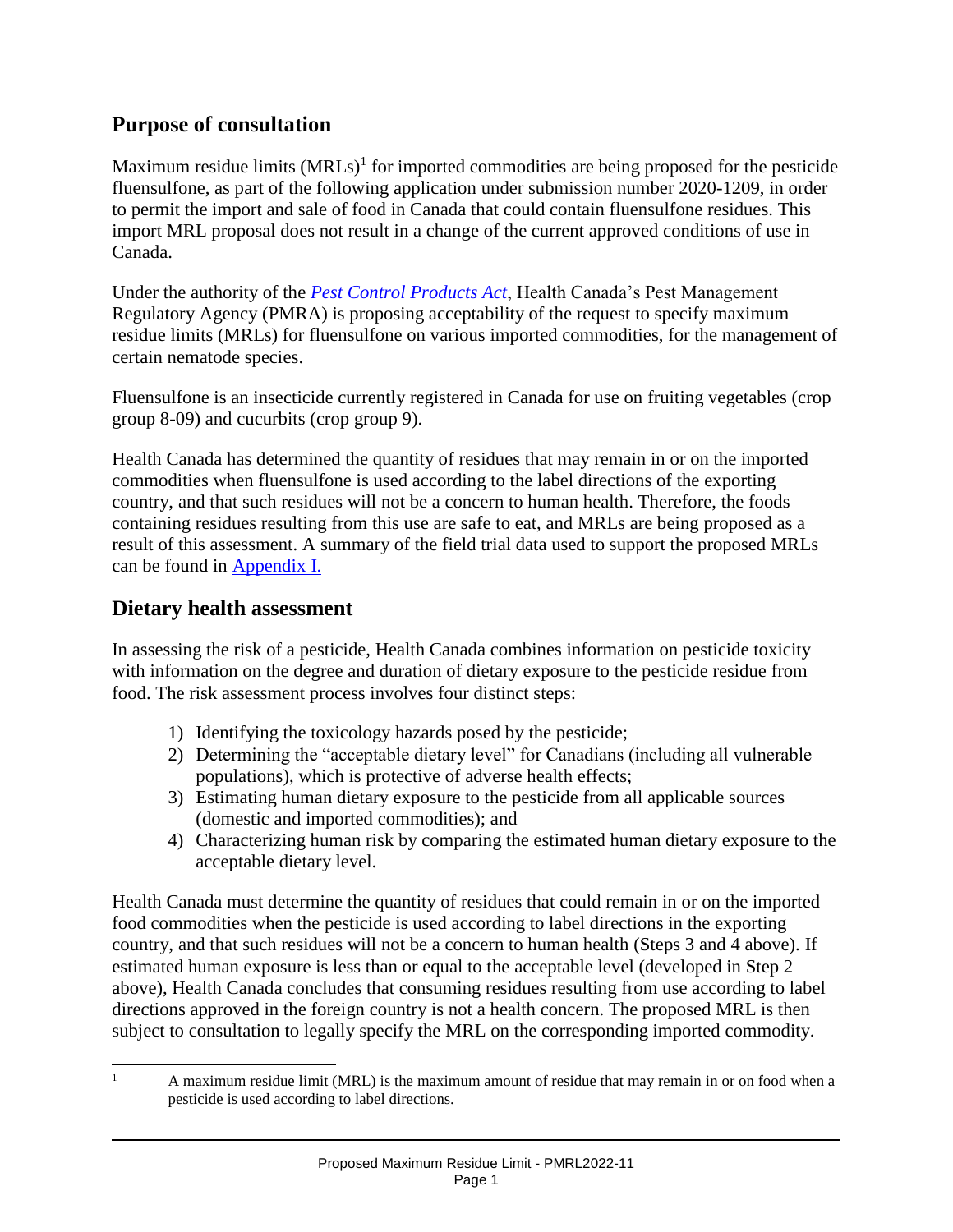An MRL applies to the identified raw agricultural food commodity as well as to any processed food product that contains it, except in certain instances where different MRLs are specified for the raw agricultural commodity and its processed product(s).

Consultation on the proposed MRLs for fluensulfone on imported commodities is being conducted via this document. Health Canada invites the public to submit written comments on the proposed MRLs for fluensulfone in accordance with the process outlined in the Next Steps section of this document.

To comply with Canada's international trade obligations, consultation on the proposed MRLs is also being conducted internationally by notifying the [World Trade Organization,](https://www.wto.org/index.htm) as coordinated by [Canada's Notification Authority and Enquiry Point.](http://www.international.gc.ca/trade-agreements-accords-commerciaux/wto-omc/enquiry.aspx?lang=eng)

## **Proposed MRLs**

The proposed MRLs, to be added to the MRLs already established for fluensulfone, are summarized in Table 1.

| <b>Common</b> | <b>Residue definition</b>            | <b>MRL</b> | <b>Food commodity</b>        |  |
|---------------|--------------------------------------|------------|------------------------------|--|
| name          |                                      | $(ppm)^1$  |                              |  |
| Fluensulfone  | 5-chloro-2- $(3,4,4$ -trifluoro-3-   | 20         | Leafy <i>Brassica</i> greens |  |
|               | buten-1-yl)sulfonyl]thiazole and the |            | (crop subgroup 5B)           |  |
|               | metabolite 5-fluoro-3,4-             | 15         | Citrus oil                   |  |
|               | bis(fluoromethyl)-3-pentene-1-       | 4.0        | Root vegetable (except       |  |
|               | sulfonic acid (expressed as parent   |            | sugar beet) (crop subgroup   |  |
|               | equivalents)                         |            | 1B), leafy vegetables        |  |
|               |                                      |            | (except Brassica             |  |
|               |                                      |            | vegetables) (crop group 4)   |  |
|               |                                      | 2.0        | Potato chips, potato flakes  |  |
|               |                                      | 1.5        | Head and stem Brassica       |  |
|               |                                      |            | (crop subgroup 5A), raisins  |  |
|               |                                      | 0.9        | Dried apples                 |  |
|               |                                      | 0.8        | Tuberous and corm            |  |
|               |                                      |            | vegetables (crop subgroup    |  |
|               |                                      |            | 1C), small fruits vine       |  |
|               |                                      |            | climbing (crop subgroup      |  |
|               |                                      |            | $13-07D$                     |  |
|               |                                      | 0.5        | Low growing berries (crop    |  |
|               |                                      |            | subgroup 13-07G)             |  |
|               |                                      | 0.4        | Pome fruits (crop group      |  |

| <b>Table 1</b> | <b>Proposed maximum residue limits for fluensulfone</b> |  |  |
|----------------|---------------------------------------------------------|--|--|
|                |                                                         |  |  |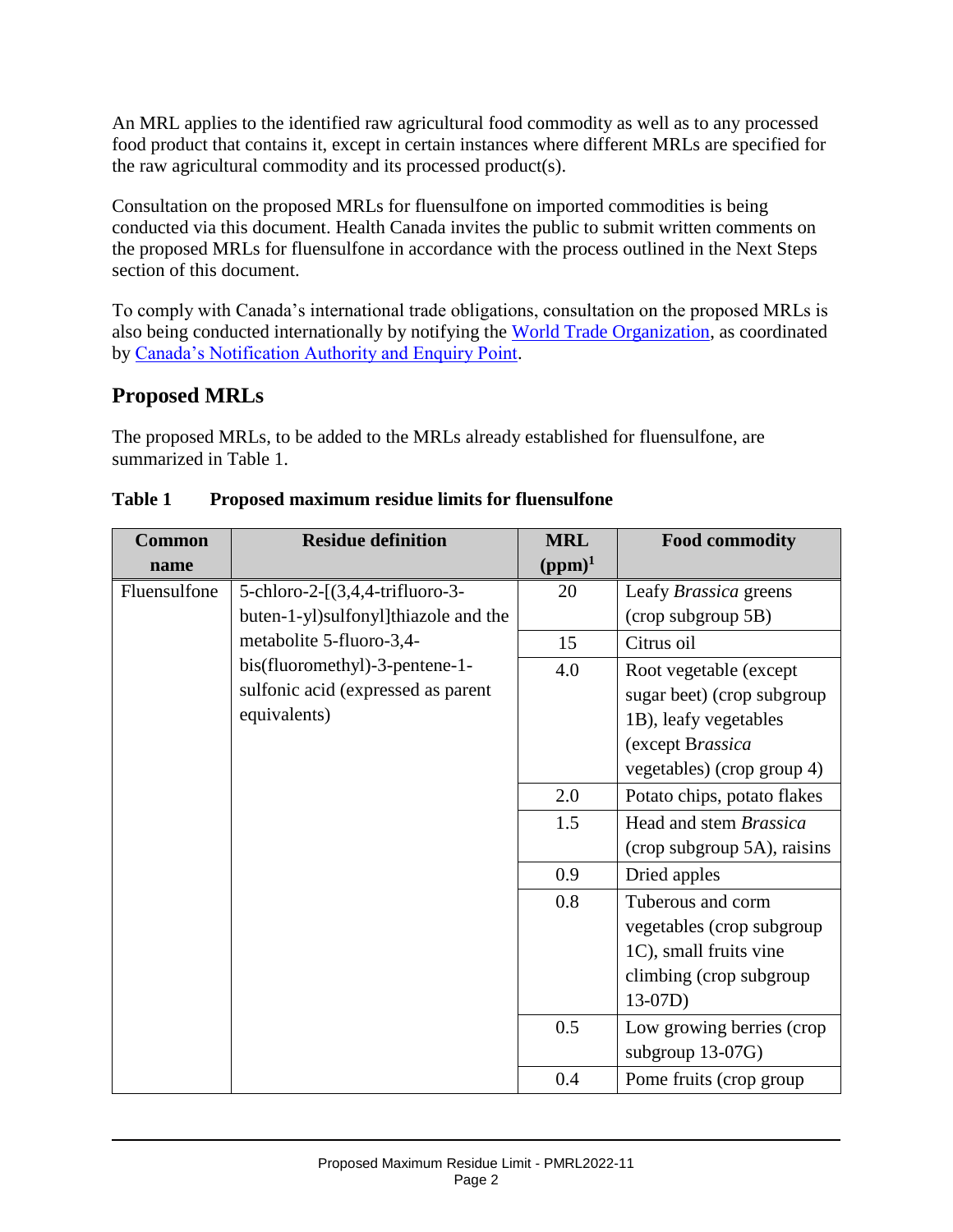| <b>Common</b> | <b>Residue definition</b> | <b>MRL</b> | <b>Food commodity</b>     |
|---------------|---------------------------|------------|---------------------------|
| name          |                           | $(ppm)^1$  |                           |
|               |                           |            | $11-09$                   |
|               |                           | 0.3        | Citrus fruits (crop group |
|               |                           |            | 10) (revised), sugarcane  |
|               |                           |            | molasses                  |
|               |                           | 0.15       | Stone fruits (crop group  |
|               |                           |            | $12-09$                   |
|               |                           | 0.06       | Sugarcane cane            |
|               |                           | 0.02       | Tree nuts (crop group 14- |
|               |                           |            | 11)                       |

 $<sup>1</sup>$  ppm = parts per million</sup>

An MRL is proposed for each commodity included in the listed crop groupings in accordance with the [Residue Chemistry Crop Groups](https://www.canada.ca/en/health-canada/services/consumer-product-safety/pesticides-pest-management/public/protecting-your-health-environment/pesticides-food/residue-chemistry-crop-groups.html) webpage in the [Pesticides section](https://www.canada.ca/en/health-canada/services/consumer-product-safety/pesticides-pest-management.html) of Canada.ca.

MRLs established in Canada may be found using the [Maximum Residue Limit Database](https://pest-control.canada.ca/pesticide-registry/en/disclaimer-page.html) on the [Maximum Residue Limits for Pesticides](https://www.canada.ca/en/health-canada/services/consumer-product-safety/pesticides-pest-management/public/protecting-your-health-environment/pesticides-food/maximum-residue-limits-pesticides.html) webpage. The database allows users to search for established MRLs, regulated under the *Pest Control Products Act*, both for pesticides or for food commodities.

### **International situation and trade implications**

MRLs may vary from one country to another for a number of reasons, including differences in pesticide use patterns and the geographical locations of the crop field trials used to generate residue chemistry data.

Table 2 compares the MRLs proposed for fluensulfone in Canada with corresponding US tolerances and Codex MRLs.<sup>2</sup> The MRLs proposed for fluensulfone in Canada are the same as corresponding American tolerances as listed in the [Electronic Code of Federal Regulations,](https://www.ecfr.gov/current/title-40/chapter-I/subchapter-E/part-180) 40 CFR Part 180, by pesticide, with the exception of dried apples, where the American tolerance for pome fruit applies. A listing of established Codex MRLs is available on the Codex Alimentarius [Pesticide Index](http://www.fao.org/fao-who-codexalimentarius/codex-texts/dbs/pestres/pesticides/en/) webpage, by pesticide or commodity.

 $\mathfrak{D}$ <sup>2</sup> The Codex Alimentarius Commission is an international organization under the auspices of the United Nations that develops international food standards, including MRLs.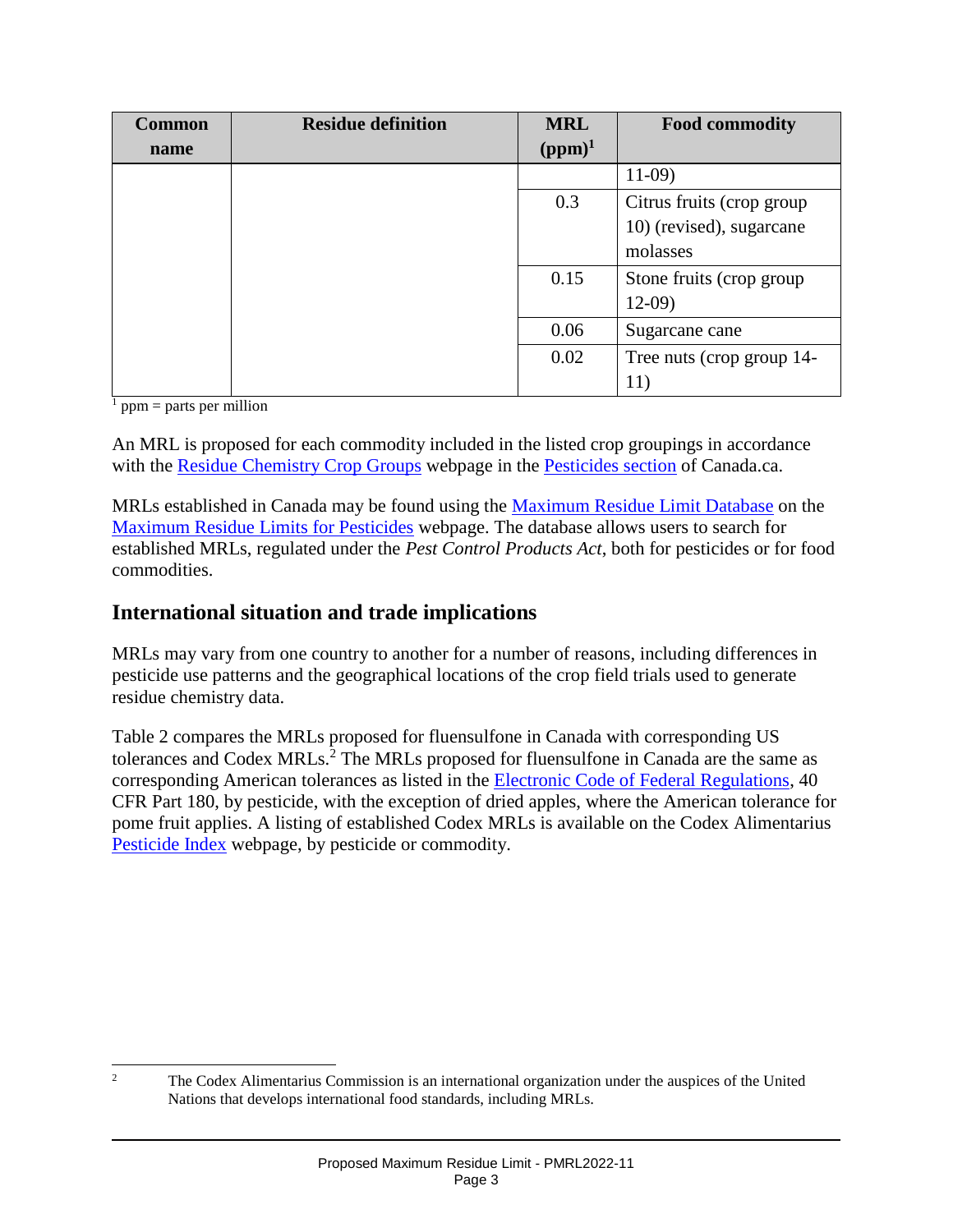| <b>Food commodity</b>         | <b>Canadian</b>  | <b>American</b>        | <b>Codex MRL</b>               |
|-------------------------------|------------------|------------------------|--------------------------------|
|                               | <b>MRL</b> (ppm) | <b>Tolerance (ppm)</b> | (ppm)                          |
| Root vegetable (except sugar  | 4.0              | 4                      | 4 [beetroot, carrot, celeriac, |
| beet) (crop subgroup 1B)      |                  |                        | turnip-rooted chervil,         |
|                               |                  |                        | horseradish, parsnip, radish,  |
|                               |                  |                        | turnip (garden)]               |
| Leafy vegetables (except      | 4.0              | $\overline{4}$         | 1 (leafy vegetables)           |
| Brassica vegetables) (crop    |                  |                        | 0.8 (head lettuce)             |
| group 4)                      |                  |                        | 2 (celery)                     |
|                               |                  |                        | 4 (spinach)                    |
| Raisins                       | 1.5              | 1.5                    | Not established                |
| Dried apples                  | 0.9              | 0.4 (under Fruit,      | Not established                |
|                               |                  | pome)                  |                                |
| Tuberous and corm             | 0.8              | 0.8                    | 0.8 (potato, sweet potato)     |
| vegetables (crop subgroup     |                  |                        |                                |
| 1 <sub>C</sub>                |                  |                        |                                |
| Small fruits vine climbing    | 0.8              | 0.8                    | Not established                |
| (crop subgroup 13-07D)        |                  |                        |                                |
| Pome fruits (crop group 11-   | 0.4              | 0.4                    | Not established                |
| (09)                          |                  |                        |                                |
| Citrus fruits (crop group 10) | 0.3              | 0.3                    | Not established                |
| (revised)                     |                  |                        |                                |
| Sugarcane molasses            | 0.3              | 0.3                    | Not established                |
| Stone fruits (crop group 12-  | 0.15             | 0.15                   | Not established                |
| (09)                          |                  |                        |                                |
| Sugarcane cane                | 0.06             | 0.06                   | Not established                |
| Tree nuts (crop group 14-11)  | 0.02             | 0.02                   | Not established                |

#### **Table 2 Comparison of proposed Canadian MRLs, American Tolerances and Codex MRLs (where different)**

## **Next steps**

Health Canada invites the public to submit written comments on the proposed MRLs for fluensulfone up to 75 days from the date of publication of this document. Please forward your comments to Publications (see the contact information on the cover page of this document). Health Canada will consider all comments received and a science-based approach will be applied in making a final decision on the proposed MRLs. Comments received will be addressed in a separate document linked to this PMRL. The established MRLs will be legally in effect as of the date that they are entered into the [Maximum Residue Limit Database.](https://pest-control.canada.ca/pesticide-registry/en/disclaimer-page.html)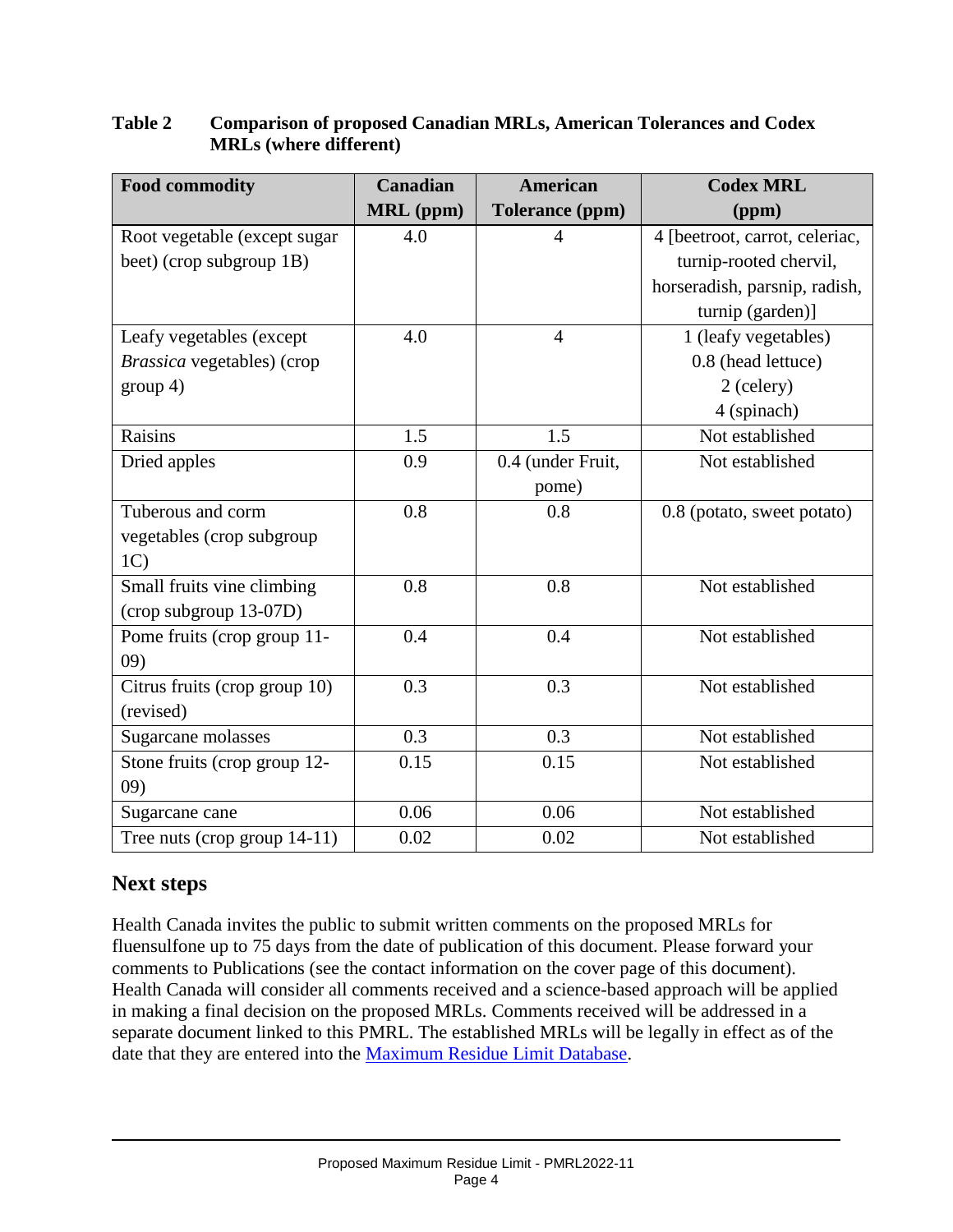## <span id="page-6-0"></span>**Appendix I**

#### **Summary of field trial data used to support the proposed maximum residue limits**

Residue data from field trials conducted in Canada and the United States were submitted to support the maximum residue limits (MRLs) on several imported crops/crop groups. Fluensulfone was applied to crops at rates equivalent to those on the foreign registered labels, and harvested according to label directions. In addition, processing studies in treated crops were reviewed to determine the potential for concentration of residues of fluensulfone into processed commodities.

#### **Dietary risk assessment results**

Acute dietary (food plus drinking water) intake estimates indicated that the general population and all population subgroups are exposed to less than 12% of the acute reference dose, and therefore are not a health concern.

Chronic dietary (food plus drinking water) intake estimates indicated that the general population and all population subgroups are exposed to less than 42% of the acceptable daily intake, and therefore are not a health concern.

#### **Maximum residue limits**

The recommendation for MRLs for fluensulfone on imported commodities was based upon the submitted field trial data, and the guidance provided in the **OECD MRL Calculator**. MRLs to cover total combined residues of fluensulfone and the BSA metabolite in/on crops and processed commodities are proposed as shown in Table 1. Residues in processed commodities not listed in Table 1 are covered under the proposed MRLs for the raw agricultural commodities (RACs).

| Table A1 | Summary of field trial and processing data used to support the MRLs |  |
|----------|---------------------------------------------------------------------|--|
|          |                                                                     |  |

| <b>Commodity</b> | <b>Application</b><br>method/Total<br>application rate<br>$(kg a.i/ha)^1$ | <b>Preharvest</b><br>interval<br>(days) | Lowest<br>average<br>field trial<br>residues<br>$(ppm)^2$ | <b>Highest</b><br>average<br>field trial<br>residues<br>$(ppm)^2$ | <b>Experimental</b><br>processing<br>factor                   |
|------------------|---------------------------------------------------------------------------|-----------------------------------------|-----------------------------------------------------------|-------------------------------------------------------------------|---------------------------------------------------------------|
| Radish roots     | $PPI3 / 4.01 - 4.13$                                                      | $34 - 56$                               | 0.13                                                      | 3.51                                                              |                                                               |
| Carrot roots     | PPI/4.0-4.2                                                               | $76 - 177$                              | < 0.02                                                    | 2.20                                                              | Not required                                                  |
| Turnip roots     | PPI or<br>$DRIP4/3.97-4.02$                                               | $83 - 115$                              | < 0.02                                                    | 0.58                                                              |                                                               |
| Potatoes         | $PPI/4.0-4.3$                                                             | $71 - 148$                              | 0.08                                                      | 0.60                                                              | Potato chips:<br>$1.6\times$<br>Potato flakes:<br>$2.4\times$ |
| Head lettuce     | PPI or DRIP/3.93-<br>4.07                                                 | $53 - 96$                               | < 0.02                                                    | 0.43                                                              | Not required                                                  |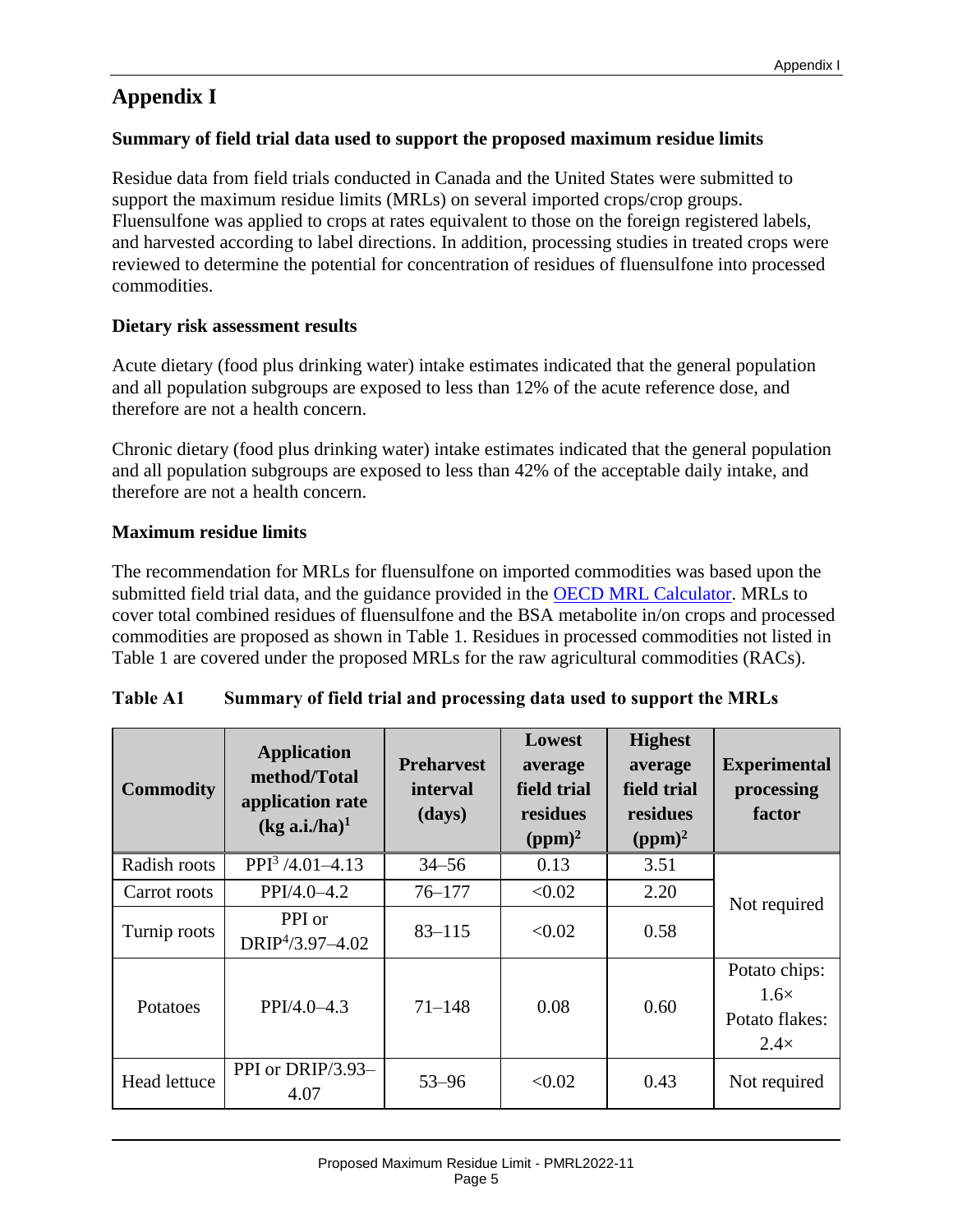| <b>Commodity</b>                       | <b>Application</b><br>method/Total<br>application rate<br>$(kg a.i/ha)^1$ | <b>Preharvest</b><br>interval<br>(days) | Lowest<br>average<br>field trial<br>residues<br>$(ppm)^2$ | <b>Highest</b><br>average<br>field trial<br>residues<br>$(ppm)^2$ | <b>Experimental</b><br>processing<br>factor |
|----------------------------------------|---------------------------------------------------------------------------|-----------------------------------------|-----------------------------------------------------------|-------------------------------------------------------------------|---------------------------------------------|
| Leaf lettuce                           | PPI or DRIP/3.91-<br>4.02                                                 | $43 - 116$                              | < 0.02                                                    | 1.36                                                              |                                             |
| Spinach                                | PPI or DRIP/3.97-<br>4.13                                                 | $64 - 88$                               | < 0.02                                                    | 1.78                                                              |                                             |
| Celery                                 | PPI or DRIP/3.95-<br>4.18                                                 | 78-104                                  | < 0.02                                                    | 1.03                                                              |                                             |
| Cabbages                               | PPI or DRIP/3.93-<br>4.13                                                 | 66-94                                   | 0.05                                                      | 1.11                                                              |                                             |
| Cauliflowers                           | PPI or DRIP/3.82-<br>3.99                                                 | $63 - 137$                              | < 0.02                                                    | 0.28                                                              |                                             |
| Mustard<br>greens                      | PPI or DRIP/3.97-<br>4.19                                                 | $34 - 71$                               | 0.12                                                      | 6.49                                                              | Not required                                |
| Mizuna                                 | PPI or DRIP/3.93-<br>4.15                                                 | $36 - 90$                               | 0.78                                                      | 7.98                                                              |                                             |
| Grapefruits                            | Chemigation/3.98-<br>4.01                                                 | $58 - 60$                               | < 0.02                                                    | 0.08                                                              | Juice: $< 0.3 \times$<br>Oil: $< 0.5 -$     |
| Lemons                                 | Chemigation/4.0                                                           | $60 - 61$                               | < 0.02                                                    | 0.13                                                              | $>70\times$                                 |
| Oranges                                | Chemigation/3.99-<br>4.01                                                 | $58 - 60$                               | < 0.02                                                    | 0.07                                                              | Marmalade:<br>$<\!\!0.2\times$              |
| Apples                                 | Chemigation/<br>$3.91 - 4.16$                                             | $91 - 165$                              | < 0.02                                                    | 0.16                                                              | Juice: $1.7\times$<br>Sauce: $1 \times$     |
| Pears                                  | Chemigation/3.91-<br>4.06                                                 | $62 - 151$                              | < 0.02                                                    | 0.21                                                              | Dried apples:<br>$5.5\times$                |
| Sweet<br>cherries and<br>tart cherries | Chemigation/3.96-<br>4.07                                                 | $43 - 83$                               | < 0.02                                                    | 0.05                                                              | Dried plums:<br>$2.9\times$                 |
| Peaches                                | Chemigation/3.99-<br>4.02                                                 | $48 - 141$                              | < 0.02                                                    | 0.08                                                              | Plum juice:<br>$1.2\times$                  |
| Plums                                  | Chemigation/3.98-<br>4.01                                                 | $65 - 144$                              | < 0.02                                                    | 0.03                                                              | Plum puree:<br>$0.9\times$                  |
| Grapes                                 | Chemigation/3.96-<br>4.05                                                 | $61 - 143$                              | < 0.02                                                    | 0.49                                                              | Raisins: 2.4×                               |
| Fuzzy<br>kiwifruit                     | Chemigation/3.98-<br>4.02                                                 | $123 - 157$                             | < 0.02                                                    | 0.32                                                              | Juice: $0.74\times$                         |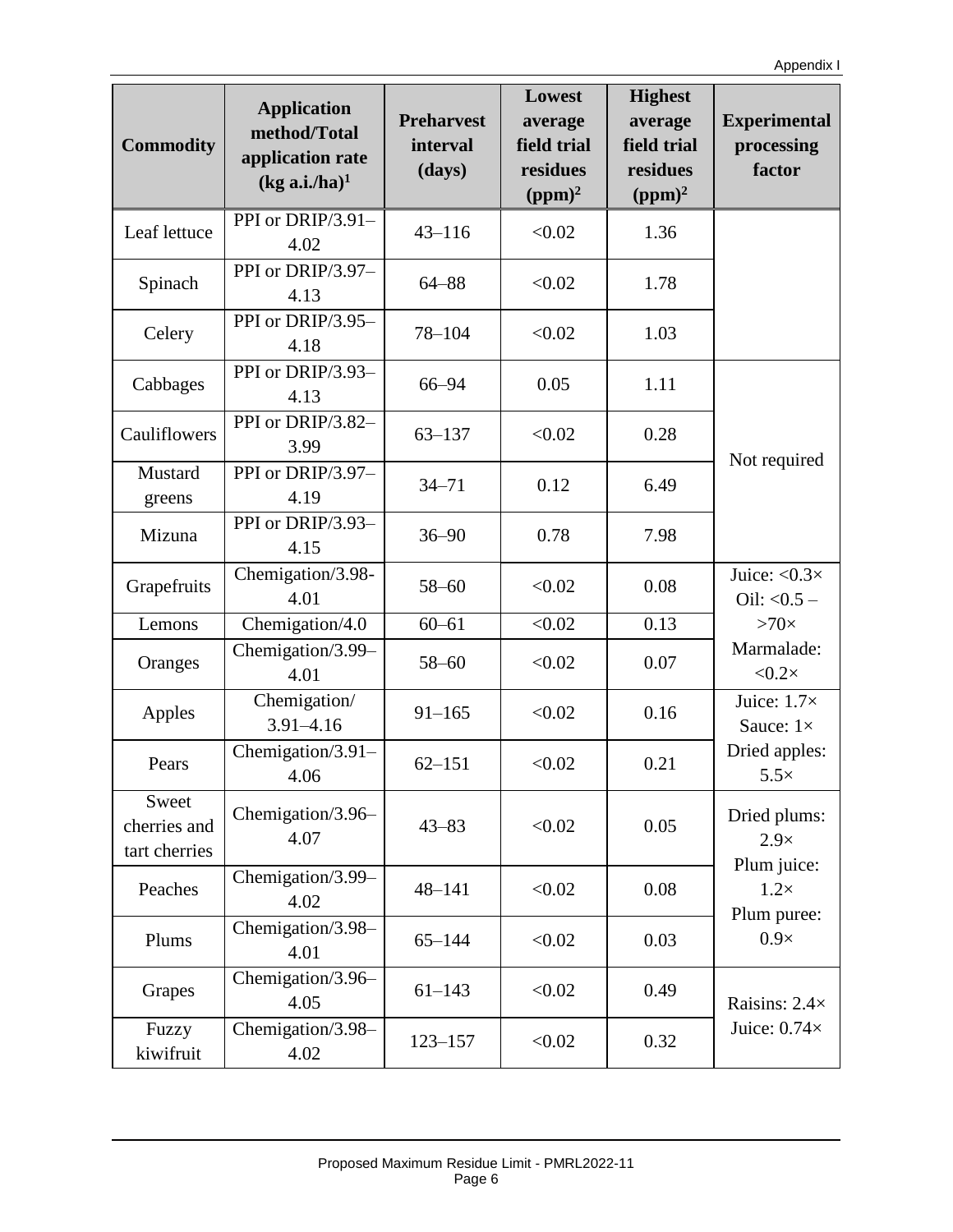| <b>Commodity</b>    | <b>Application</b><br>method/Total<br>application rate<br>$(kg a.i/ha)^1$ | <b>Preharvest</b><br>interval<br>(days) | Lowest<br>average<br>field trial<br>residues<br>(ppm) <sup>2</sup> | <b>Highest</b><br>average<br>field trial<br>residues<br>$(ppm)^2$ | <b>Experimental</b><br>processing<br>factor                  |
|---------------------|---------------------------------------------------------------------------|-----------------------------------------|--------------------------------------------------------------------|-------------------------------------------------------------------|--------------------------------------------------------------|
| <b>Strawberries</b> | PPI or DRIP/3.89-<br>4.01                                                 | $62 - 199$                              | < 0.02                                                             | 0.28                                                              | Not applicable                                               |
| Almond<br>nuts      | Chemigation/3.96-<br>4.02                                                 | $60 - 90$                               | < 0.02                                                             | < 0.02                                                            | Not applicable                                               |
| Pecan nuts          | Chemigation/3.96–<br>4.02                                                 | $57 - 90$                               | < 0.02                                                             | < 0.02                                                            |                                                              |
| Sugarcane<br>cane   | Chemigation/ $3.88-$<br>4.18                                              | $235 - 265$                             | < 0.02                                                             | 0.04                                                              | Molasses:<br>$7.3\times$<br>Refined sugar:<br>$< 0.4 \times$ |

 $\frac{1}{1}$  kg a.i./ha = kilograms of active ingredient per hectare

<sup>2</sup> Total combined residues of fluensulfone and the metabolite BSA, expressed in parent equivalent

 $3$  PPI = Pre-plant incorporated

 $4$  DRIP = Drip irrigation

Following the review of all available data, MRLs as proposed in Table 1 are recommended to cover total combined residues of fluensulfone and the metabolite BSA, expressed in parent equivalents. Dietary risks from exposure to total combined residues of fluensulfone in these imported crop commodities at the proposed MRLs were shown to be acceptable for the general population and all subpopulations, including infants, children, adults and seniors. Thus the imported foods that contain residues as listed in Table 1 are considered safe to eat.